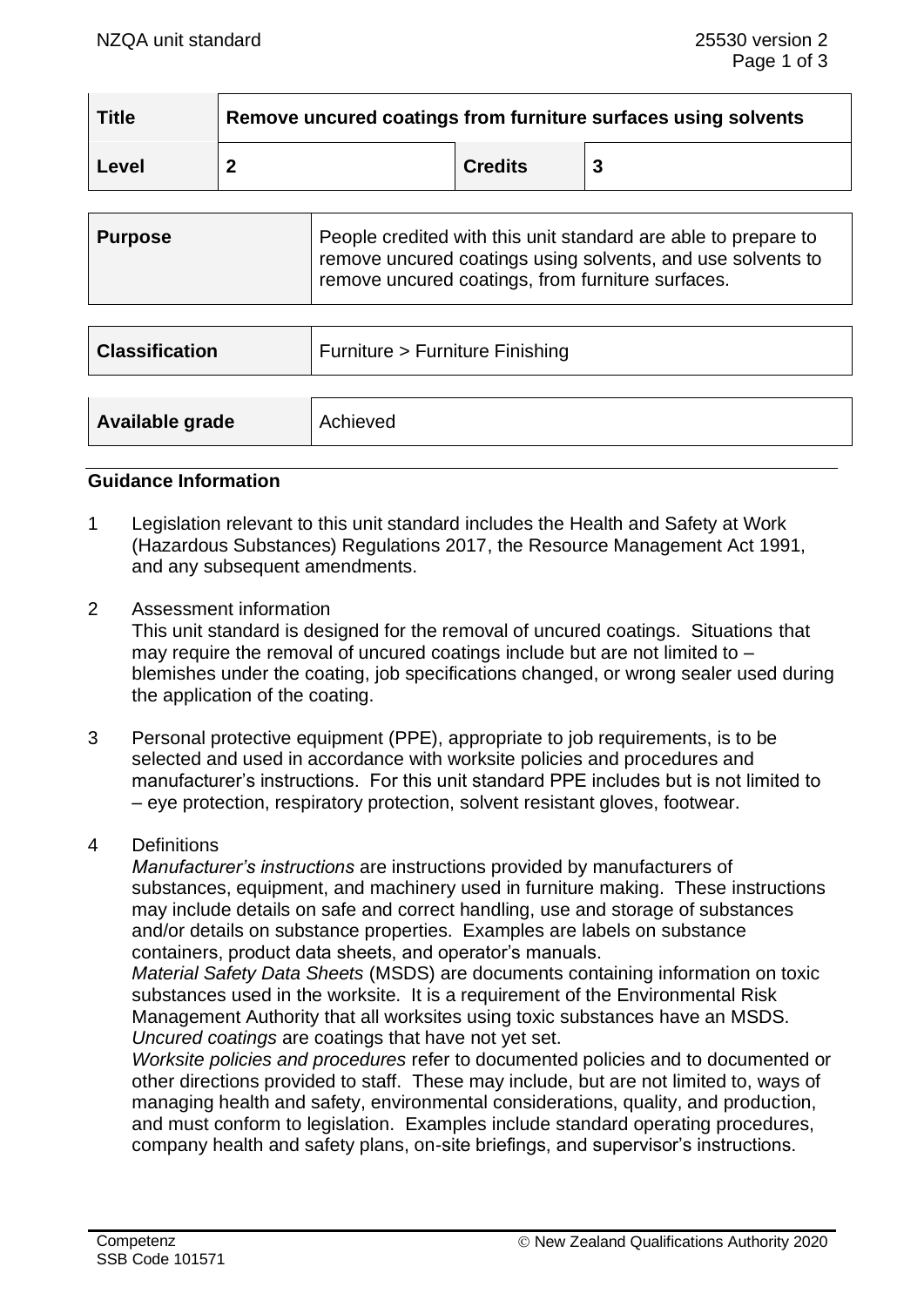# **Outcomes and performance criteria**

## **Outcome 1**

Prepare to remove uncured coatings from furniture surfaces using solvents.

## **Performance criteria**

| 1.1 | Job specifications are obtained and explained.                                                                                    |                                                                       |  |  |
|-----|-----------------------------------------------------------------------------------------------------------------------------------|-----------------------------------------------------------------------|--|--|
|     | Range                                                                                                                             | coatings to be removed, reason for removal, timeframe to<br>complete. |  |  |
| 1.2 | Safety precautions to be taken when working with solvents are explained in<br>terms of their purpose.                             |                                                                       |  |  |
|     | Range                                                                                                                             | ventilated area, access to dry powder fire extinguishers, PPE.        |  |  |
| 1.3 | Work benches, drying racks, trolleys, and drying area are selected.                                                               |                                                                       |  |  |
| 1.4 | Solvent is selected in accordance with job specifications and safe handling and<br>disposal is described in accordance with MSDS. |                                                                       |  |  |
| 1.5 | An area is selected for removing uncured coatings.                                                                                |                                                                       |  |  |
|     | Range                                                                                                                             | clean, clear of dust, ventilated.                                     |  |  |

#### **Outcome 2**

Use solvents to remove uncured coatings from furniture surfaces.

## **Performance criteria**

- 2.1 Coatings are completely removed from furniture surfaces in accordance with job specifications.
- 2.2 Solvents are handled safely during coating removal in accordance with MSDS.
- 2.3 Waste materials are disposed of in accordance with MSDS.
- 2.4 Work area is left clear, clean, and safe.

| <b>Planned review date</b> | 31 December 2024 |
|----------------------------|------------------|
|----------------------------|------------------|

#### **Status information and last date for assessment for superseded versions**

| <b>Version</b><br><b>Process</b> |  | <b>Date</b>      | <b>Last Date for Assessment</b> |  |  |
|----------------------------------|--|------------------|---------------------------------|--|--|
| Registration                     |  | 19 June 2009     | N/A                             |  |  |
| Review                           |  | 26 November 2020 | N/A                             |  |  |